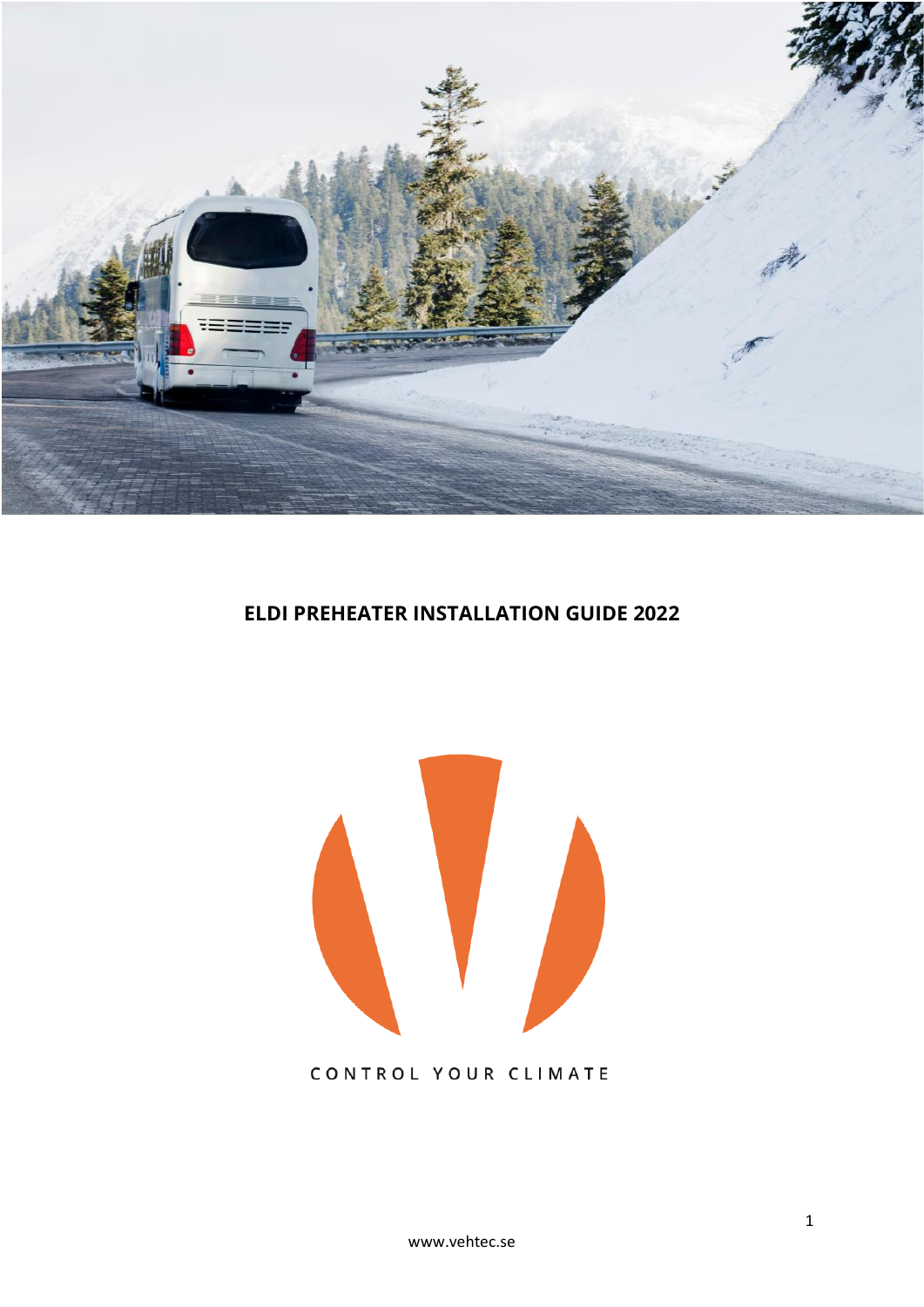# **TABLE OF CONTENTS**



**VEHTEC.SE** VEHTEC GOTHENBURG: KRÅKETORPSGATAN 10B SE-431 53 MÖLNDAL SWEDEN +46(0)31-787 89 00 FOR ORDERS: INFO@VEHTEC.SE VEHTEC STOCKHOLM: SELAÖVAGEN 1 SE-124 59 BANDHAGEN SWEDEN +46(0)8-749 21 77 FOR ORDERS: ORDER.STOCKHOLM@VEHTEC.SE

ON MAY 25<sup>th</sup> 2018 THE NEW GENERAL DATA PROTECTION REGULATION CAME INTO FORCE, PLEASE TAKE A LOOK AT OUR UPDATED PRIVACY POLICY ON OUR WEBSITE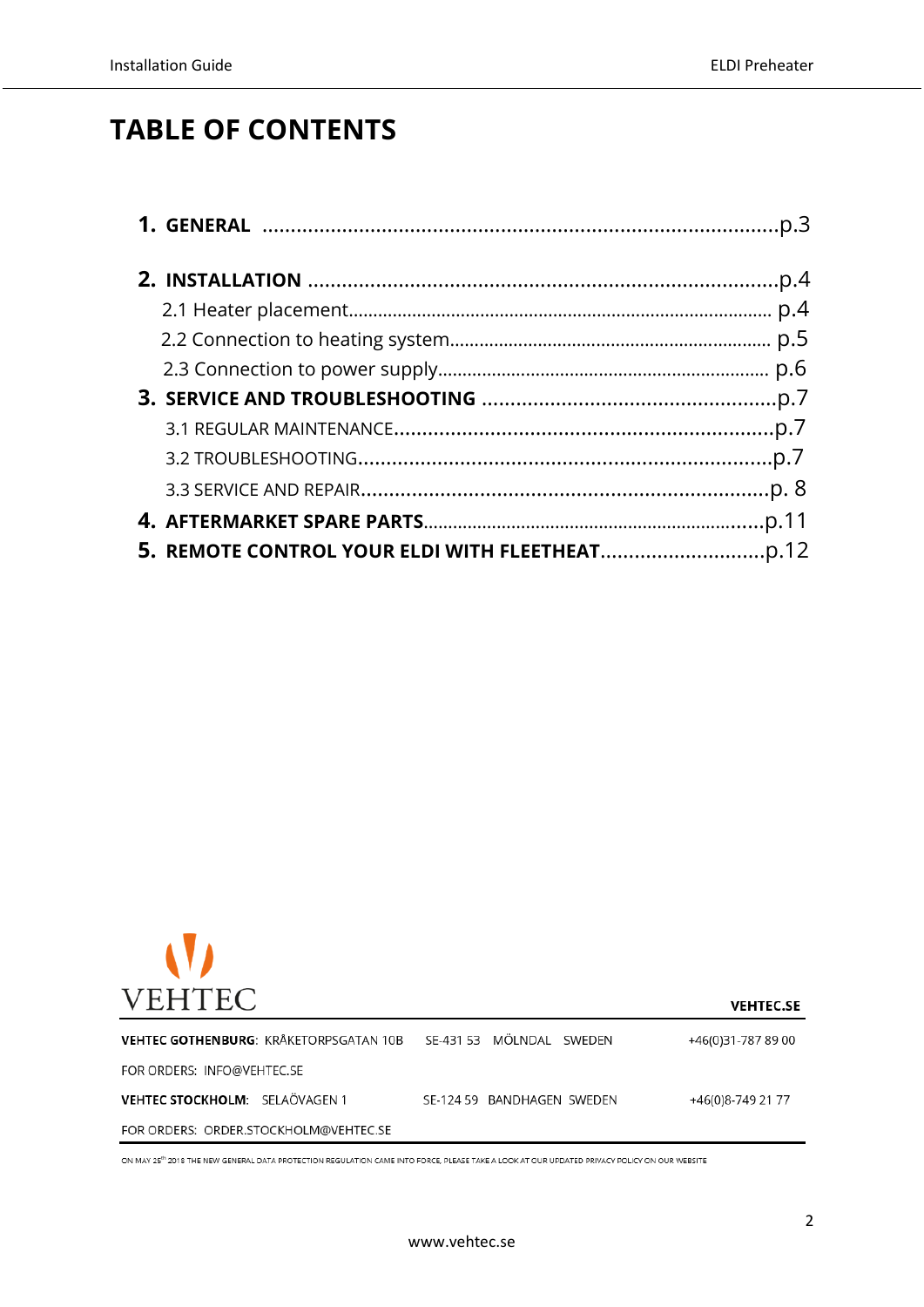## **1.GENERAL**

VEHTEC offers the Eldi preheater, an all electric heater for optimum preheating of diesel, hybrid, gas and electric vehicles. This independently operated electric heater with an option of 400V AC or 230V AC power supply is one of our solution for zero emission climate control system without any harmful exhaust gas or noice. Eldi Preheater is an all- in-one heater which comes with an internal circulation pump that doesn't have to rely on the vehicle´s own system.

With a heating output of 2-10kW, suitable even for extreme outdoor weather conditions. Our Eldi preheaters have been in the market since 30 years.

The preheater is optionally supplied with a complete kit that includes connection cables of desired lengths and even with a quick power supply connector set to the heater. The inlet line is simply connected in series or parallel to the heating system line with hose fittings according to your measurements.

For optimal heating, Eldi Preheaters can be operated with FleetHeat, a remotecontrolled system that activates the heaters based on preset temperature threshold and departure time of the bus. This ensures that the bus has achieved an optimal temperature before it leaves the depot which makes the system an efficient solution while saving money.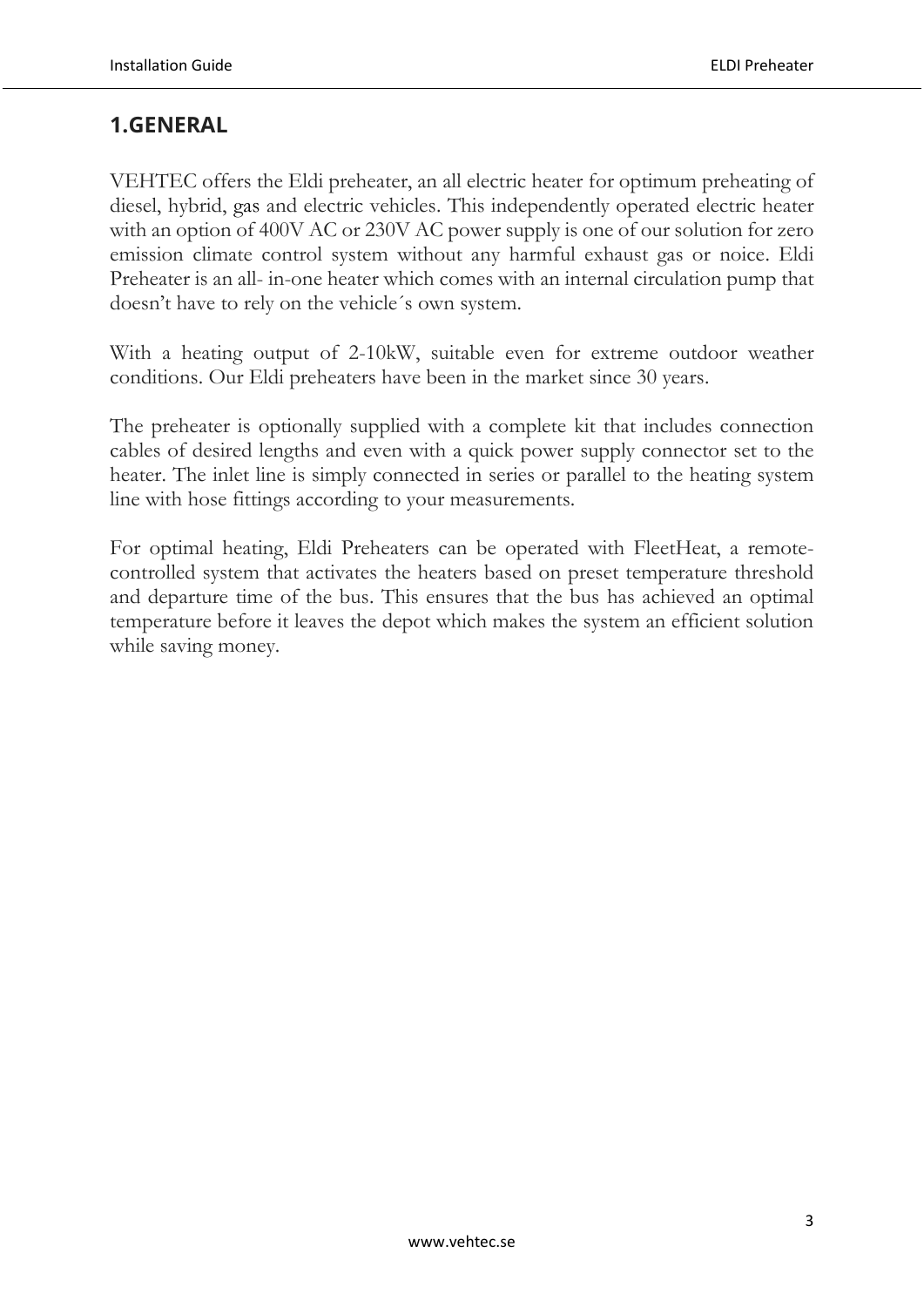## **2. INSTALLATION**

Installation should only be performed by a qualified electrician with materials supplied and approved by VEHTEC AB.

#### **2.1 HEATER PLACEMENT**

The heater must be placed in a location where it is protected from any external damage, for example in the engine area or under the seat. The heater should be mounted horizontally using M8 mounting bolts on to the external casing which already has a mounting provision. See the marking "**INSTALL HEATER WITH THIS SIDE UP**" to spot the top of the unit.

The pump side of the heater should not be placed closer than 80 mm to the wall (1). This way you can easily access the pump control screw (2) and also reset the overheat protection (3).

Install the additionally provided 8mm PVC slang in order to discharge possible condensation inside the heater (5).

**Note:** If the heater has not been used for a couple of months, make sure the pump is not stuck by losing the first screw (2) and then use a flat screwdriver to make sure the second screw inside can be moved to ensure the pump impeller is not stuck.

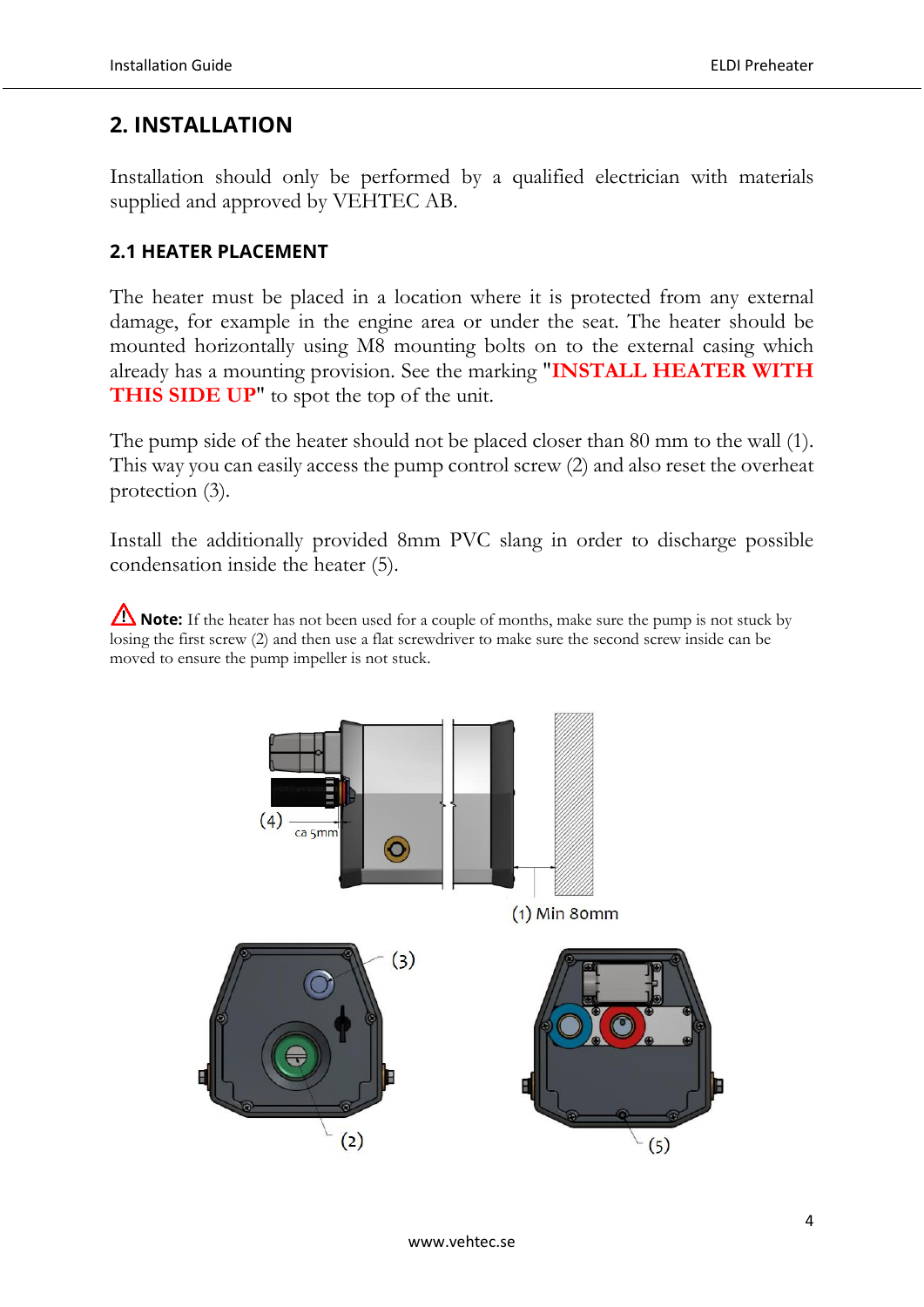#### **2.2 CONNECTION TO HEATING SYSTEM**

The heater is connected to the existing heating system of the vehicle and therefore heats both the engine and cabin at the same time. Before connecting the heater to the heating system of the vehicle, make sure to check the direction of flow so that connection is made properly.

When connecting the hoses, always begin with connecting the inlet pipe on the side marked with a blue or black ring (8). Make sure there is a 5mm gap between the colored rings and the hose (4).

To prevent dry-out upon the first start and to ensure there is no air in the heater always let some water flow into the inlet pipe of the heater and out via the outlet pipe before connecting the hose to the outlet pipe. Make sure valves are not closed before activating the heater.



(8)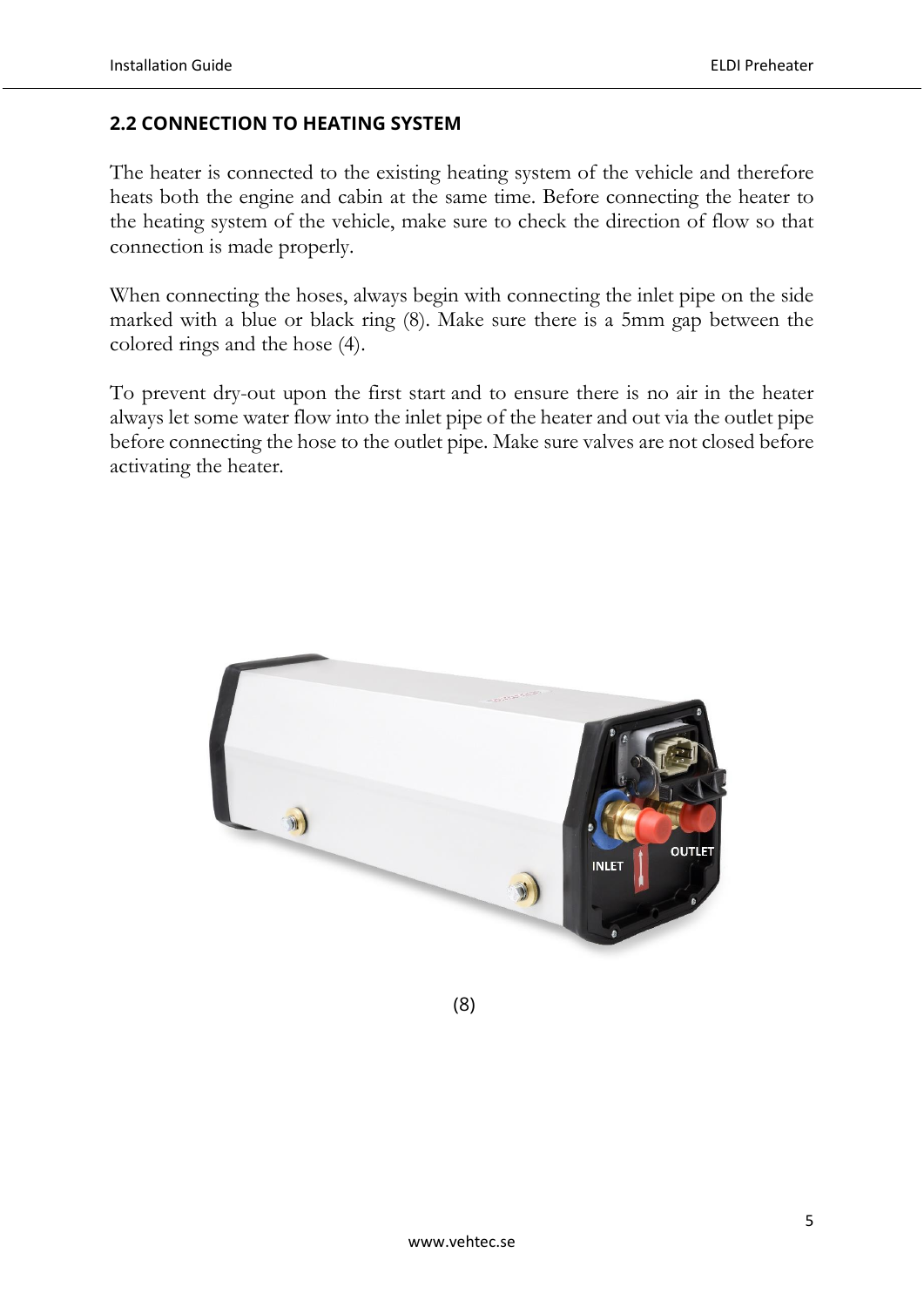#### **2.3 CONNECTION TO POWER SUPPLY**

Type 912320101 is connected to a 230V single phase 16A wall outlet and must be connected to a grounded outlet. [Cable size: 1.5mm²]

Type 912330301 connects to a 230V 3-phase 16A (Norway). [Cable size: 2.5mm²]

All the other models are connected to a 400V three phase 16A power supply. [Cable size: 2.5mm<sup>2</sup>

To prevent the power supply cable **(10)** from being damaged always ensure their placement is in such a way that the doors do not press against them and neither any sharp objects get to penetrate or cut into them. The Eldi preheater must be positioned in a way that it is protected against spraying and mechanical damage. Installation of heater can be slightly inclined towards the condensation water drain outlet with 8mm PVC slang as that will allow to clear all the condensed water completely. There is a weak area on the main power socket of extension cable set to make a hole for condensation water **(6)**. When the main power socket does not have a mounting plate, the supplied ground wire with the power socket must be terminated to a scraped and cleaned area on the mounting body **(7).**



**NOTE:** The internal ground connection must be continuous from the body to the grounded socket. Check that the ground connection is intact with a suitable instrument. The flexible conduit that provides protection for the connection cable between the main power supply and the heater must be routed and secured to avoid contact with hot parts. Pay special attention to the proximity of the unit to the turbocharger and exhaust pipe.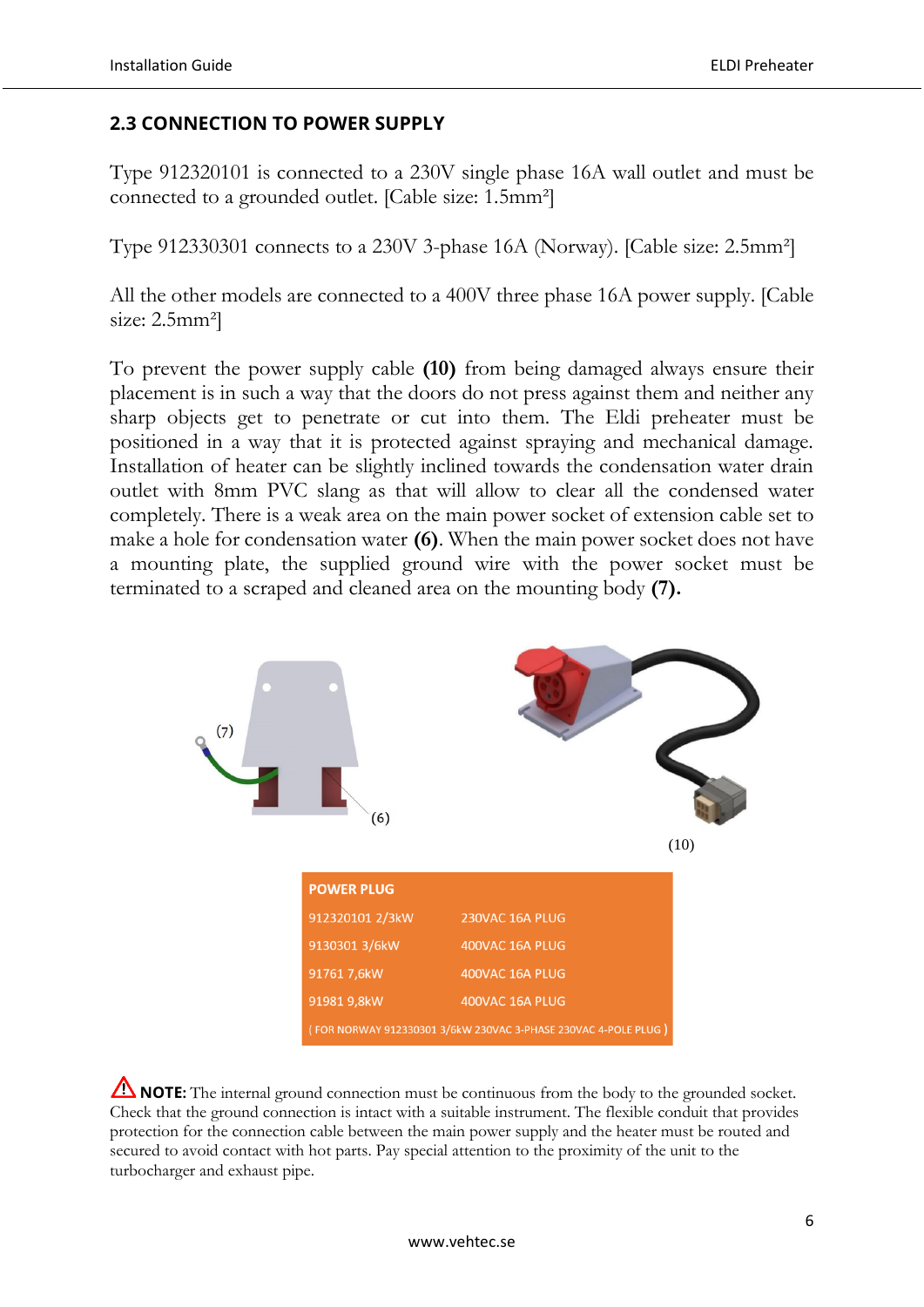## **3. SERVICE AND TROUBLESHOOTING**

#### **3.1 REGULAR MAINTENANCE**

The power supply cable should be examined for signs of damage or aging. Damaged cables must be replaced immediately. Make sure that the ground connection is intact.

When connecting the heater after not being used for a long time, the power supply connector is to be made sure in good condition with clean pins and also check if the pump impeller is stuck by removing the first screw **(2)** which is located on the pump with an appropriate tool and make sure that the pump circulates correctly by rotating the second screw located inside the first screw **(2)** with a flat screwdriver.

#### **3.2 TROUBLESHOOTING**



| Problem           | <b>Solution</b>                                                                                                                                                                  |  |  |  |
|-------------------|----------------------------------------------------------------------------------------------------------------------------------------------------------------------------------|--|--|--|
| The pump is stuck | Try to loosen the first screw $(2)$ that is located on the pump, use an<br>appropriate tool for this. Then use a flat screwdriver to make sure the<br>second screw can be moved. |  |  |  |

| <b>Problem</b>                                                    | <b>Solution</b>                                                                                                                                                                                                                                                                                                                                                                |  |  |  |
|-------------------------------------------------------------------|--------------------------------------------------------------------------------------------------------------------------------------------------------------------------------------------------------------------------------------------------------------------------------------------------------------------------------------------------------------------------------|--|--|--|
| The heater is switched on<br>but the water does not<br>circulate. | 1. Make sure there is no air left in the system. This can be done by connecting<br>only the inlet pipe marked with a blue or black ring and then releasing air in<br>the heater before connecting the hose to the outlet pipe marked with a red<br>ring.<br>2. Check if the pump is not stuck, see above.<br>3. Make sure the valves are open allowing the water to circulate. |  |  |  |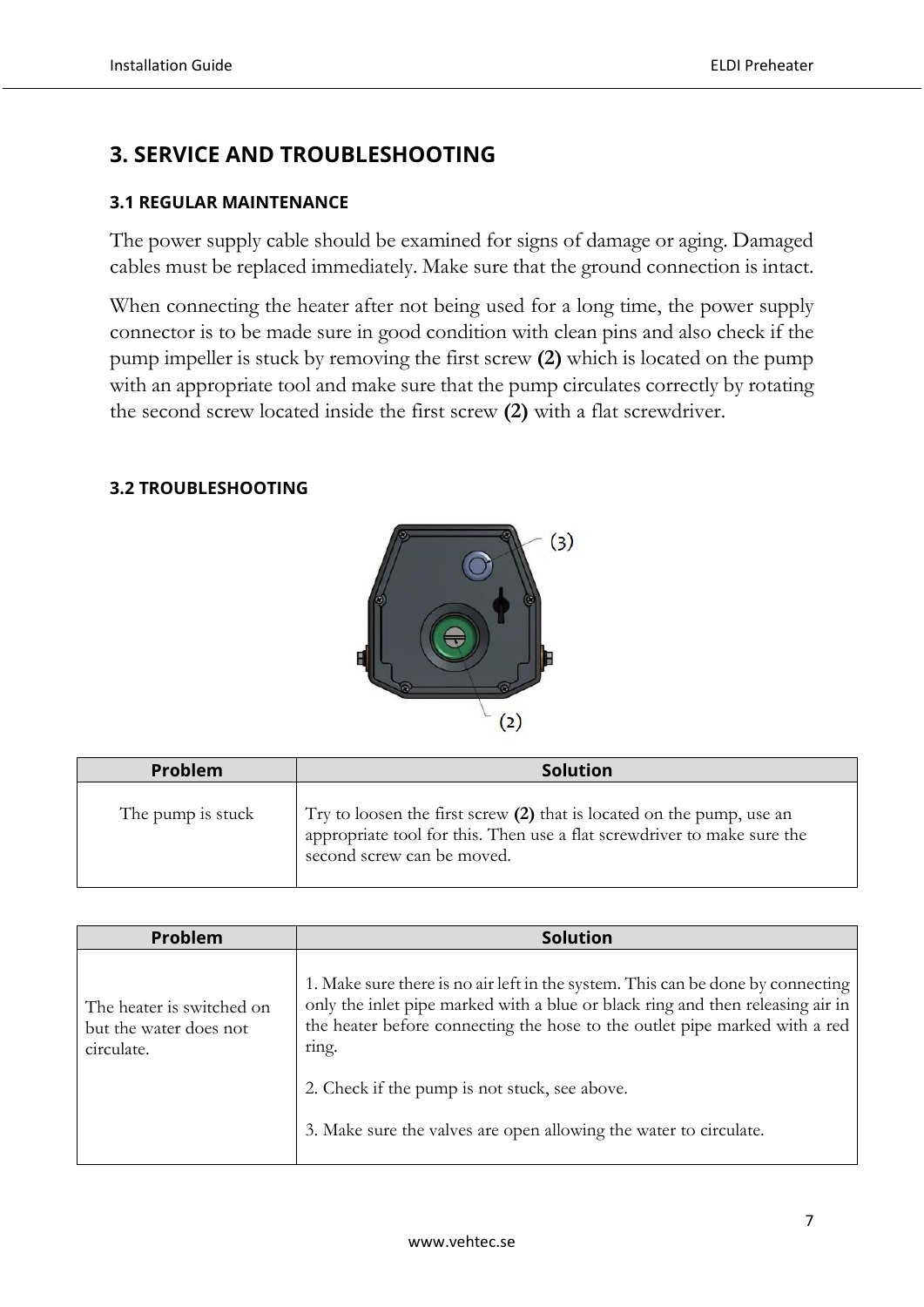| Problem                                | <b>Solution</b>                                                                                                                                                                |  |  |  |
|----------------------------------------|--------------------------------------------------------------------------------------------------------------------------------------------------------------------------------|--|--|--|
| The heater does not heat<br>correctly. | The most common reason is due to the tripping of overheat protection<br>switch.<br>If this happens, press the red button (3) located on the back of the heater to<br>activate. |  |  |  |
|                                        |                                                                                                                                                                                |  |  |  |

#### **3.3 SERVICE AND REPAIR**

To repair the heater you have to take it out from its metal cover **(6)**

How to take out the heater:

- 1. Remove the 6 screws **(48)** that are attached to the plastic cover on the pipe side.
- 2. Remove the 4 housing screws **(7)** that attach the heater to the metal cover.
- 3. Gently disconnect the ground cable located inside of the metal cover. **Note:** Be careful not to damage the ground cable*.*
- 4. Gently take out the heater from its metal cover.

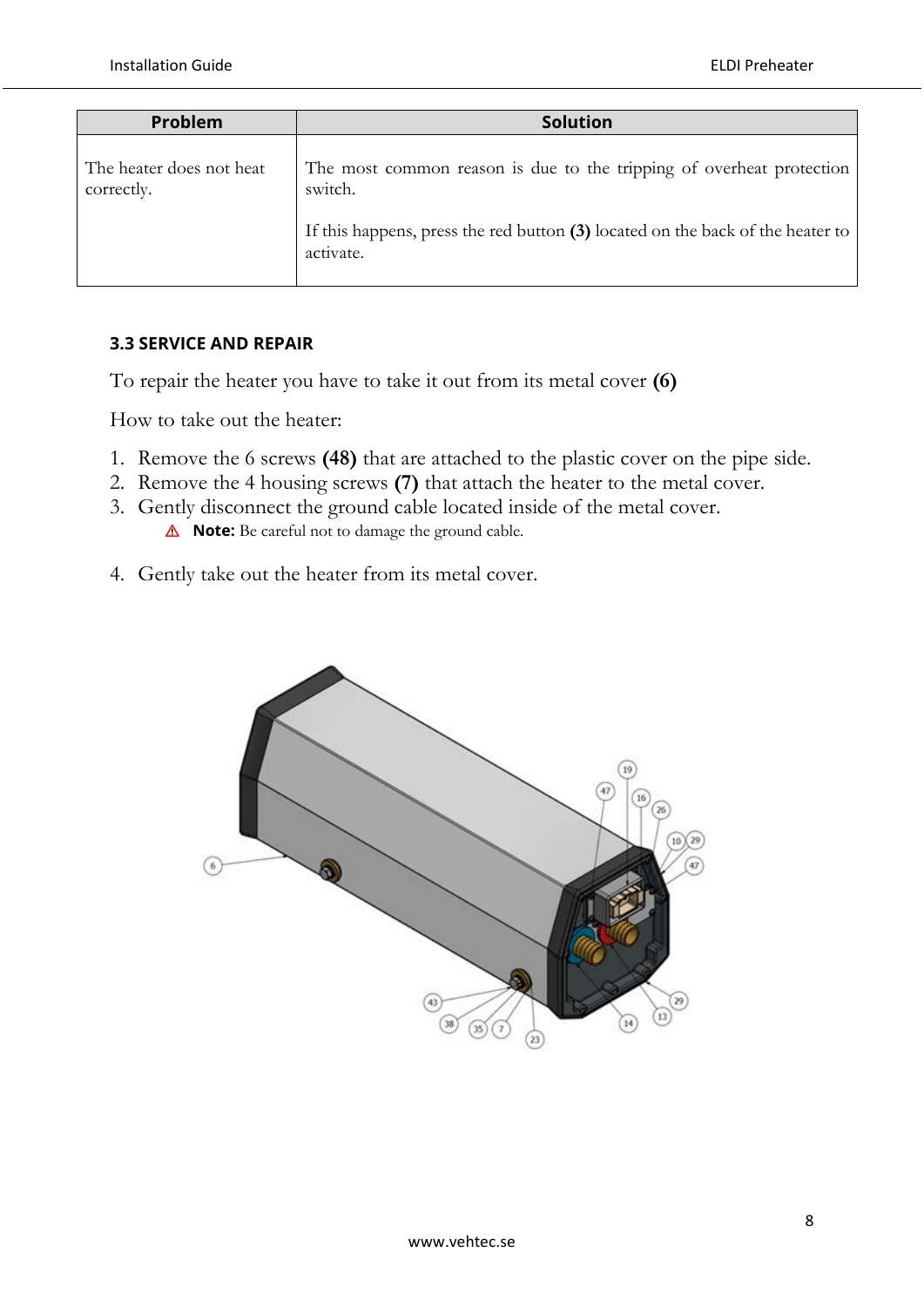

#### **Replacing the overheat protection**

#### **Before replacing the overheat protection**:

Check if the overheat protection has tripped, this can be done by pressing the red button. If the button is stuck but goes back to its normal position after pressing it, that means the overheat protection has tripped and is now working again.

- 1. Remove all the cables connected to the overheat protection
- 2. Remove the temperature sensor from the tube next to heating element
- 3. Loosen the 2 screws on the plate **(8)** to replace the overheat protection

#### **Replacing the thermostat**

- 1. Remove all the cables connected to the thermostat
- 2. Remove the temperature sensor from the tube next to heating element
- 3. Loosen the 2 screws on the plate **(8)** to change the thermostat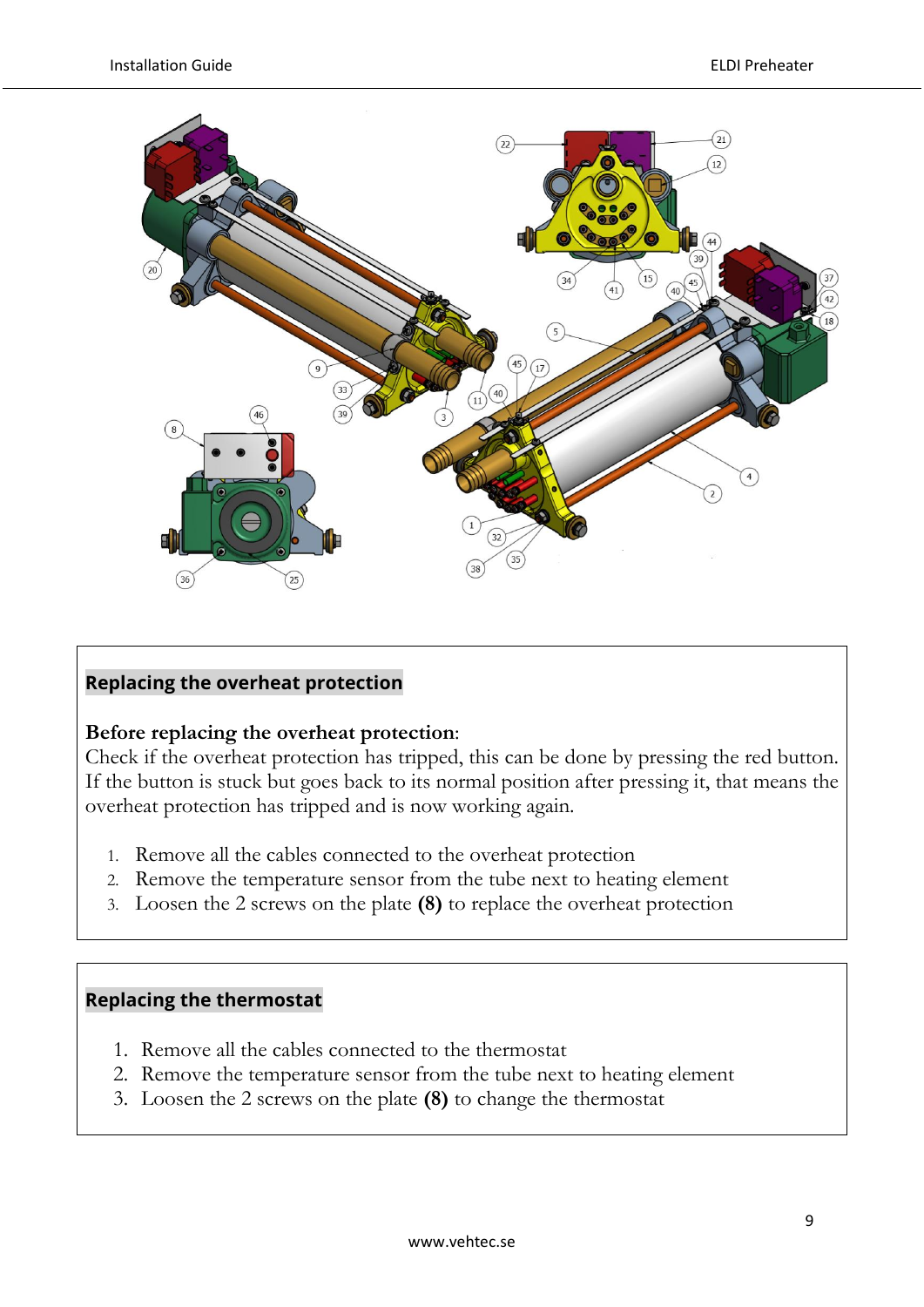#### **Replacing the O-rings**

#### **Before replacing the O-rings:**

If the leakage comes from the pipe side and you see water near the pipes, make sure that the hoses are connected properly. The leakage may come from here and not from the heater itself. To prevent leakage, be careful not to use the heater when not filled with water as dry heating may cause the O-rings to get damaged.

- 1. Remove the 6 screws **(48)** that are attached to the plastic cover on the pipe side
- 2. Remove the 4 housing screws **(7)** that attach the heater to the metal cover
- 3. Gently disconnect the ground cable located inside of the metal cover

*A* Note: Be careful not to damage the ground cable

- 4. Gently take out the heater from its metal cover
- 5. Disconnect the element cable from the element **(1)**
- 6. Remove the M8 bolts **(32)** from the element **(1)**
- 7. Open the heater by removing the pump house **(28)** , heating element attached to the brass gavel **(1)** and heating pipe **(4)**

**Note:** Be aware of glycol and water dripping out

- 8. Carefully clean the area O-rings are placed, remove all the residue
- 9. Always replace both O-rings at the same time
- 10.Make sure the mountings for the O-ring are clean and there are no visible cracks
- 11.Gently place the O-ring in its mounting
- 12.Clean the heating pipe **(4)** before putting it back and continuing mounting the heater.
- 13.Do not use torque more than 20Nm to tighten the M8 bolts **(32)** from the element **(1)** side when reattached
- 14.Reassemble all the dismantled parts to finish the repair work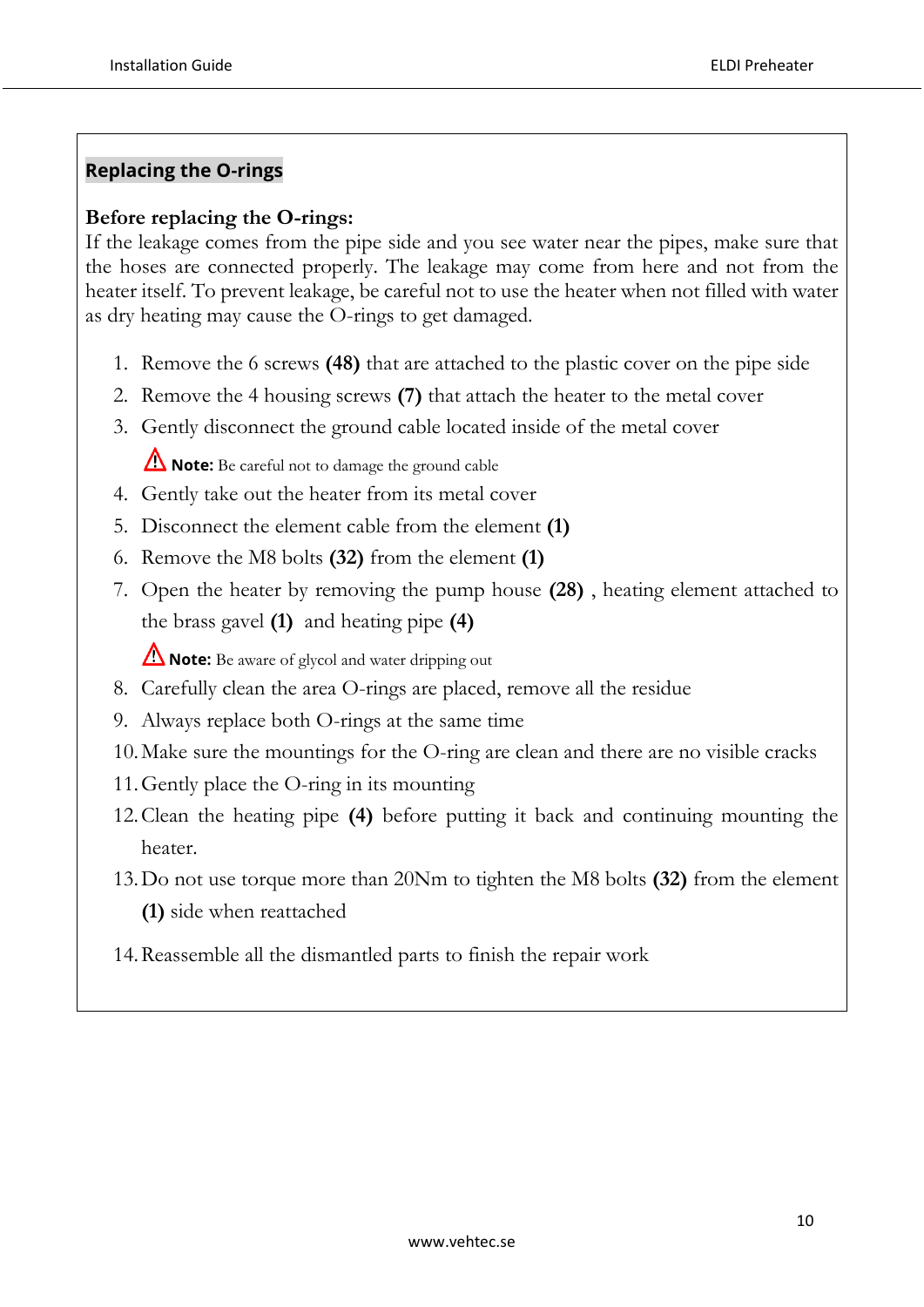#### **Replacing the Pump**

#### **Before replacing the pump:**

It is possible that the pump is just temporarily stuck. Check this by following the instructions in the troubleshooting section.

- 1. Disconnect the pump cable from the pump **(20)**
- 2. Loosen the 4 screws **(36)** that mounts the pump **(20)** on the pump house **(28)**
- 3. Carefully clean the area where you place the pumps O-ring.
- 4. There are 2 types of O-rings provided, use the right one based on the pump house **(28)**
- 5. Use kit B for the currently manufactured pump house **(28)**
- 6. Use kit A for outdated pump house **(28)** version
- 7. Gently place the O-ring in place and mount the new pump.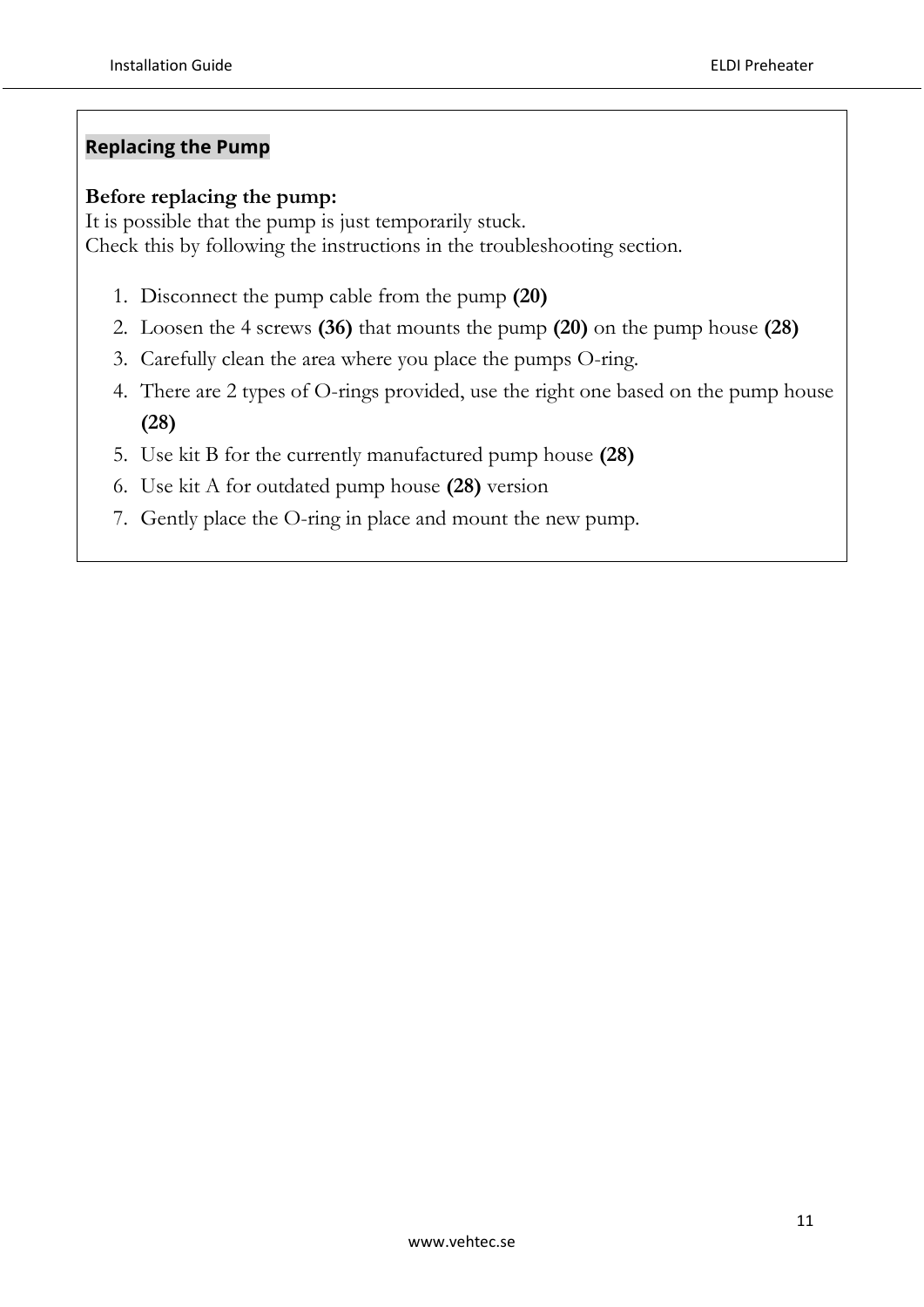## **4..AFTERMARKET SPARE PARTS**

| Item                             | <b>Parts number</b>                  | <b>Description</b>                          |  |  |  |  |
|----------------------------------|--------------------------------------|---------------------------------------------|--|--|--|--|
| $\mathbf{1}$                     | 919820102                            | Element 9,8 kW                              |  |  |  |  |
|                                  | 917620102                            | Element 7,6 kW                              |  |  |  |  |
|                                  | 916020102                            | Element 6 kW                                |  |  |  |  |
|                                  | 913020102                            | Element 3 kW                                |  |  |  |  |
|                                  |                                      |                                             |  |  |  |  |
| 3                                | 910920416                            | Intake Pipe 9,8 kW / 7,6 kW                 |  |  |  |  |
|                                  | 910920417                            | Intake Pipe 9,8 kW / 7,6 kW Threaded        |  |  |  |  |
|                                  | 910620416                            | Intake Pipe 6 kW                            |  |  |  |  |
|                                  | 910620417                            | Intake Pipe 6 kW Threaded                   |  |  |  |  |
|                                  | 910320416                            | Intake Pipe 3 kW                            |  |  |  |  |
|                                  | 910320417                            | Intake Pipe 3 kW Threaded                   |  |  |  |  |
|                                  |                                      |                                             |  |  |  |  |
| 4                                | 910920401                            | Heating Pipe 9,8 kW/7,6 kW                  |  |  |  |  |
|                                  | 910620401                            | Heating Pipe 6 kW                           |  |  |  |  |
|                                  | 910320401                            | Heating Pipe 3 kW                           |  |  |  |  |
|                                  |                                      |                                             |  |  |  |  |
| 11                               | 910020430                            | <b>Outlet Pipe</b>                          |  |  |  |  |
|                                  | 910020431                            | <b>Outlet Pipe Threaded</b>                 |  |  |  |  |
|                                  |                                      |                                             |  |  |  |  |
| 16                               | 910020379                            | <b>Pin Connector</b>                        |  |  |  |  |
| 19                               | 910020327<br><b>Electric Fitting</b> |                                             |  |  |  |  |
| 20                               | 910000305                            | Pump                                        |  |  |  |  |
| 21                               | 910020304                            | Thermostat                                  |  |  |  |  |
| 22                               | 910020303                            | <b>Overheat Protection</b>                  |  |  |  |  |
| 24                               | 910020230                            | O-Ring 89                                   |  |  |  |  |
| 28                               | 910020157                            | <b>Pump House</b>                           |  |  |  |  |
|                                  |                                      |                                             |  |  |  |  |
|                                  |                                      | Inner Cable Harness Package 9,8 kW / 7,6 kW |  |  |  |  |
|                                  |                                      | Inner Cable Harness Package 6 kW            |  |  |  |  |
| Inner Cable Harness Package 3 kW |                                      |                                             |  |  |  |  |